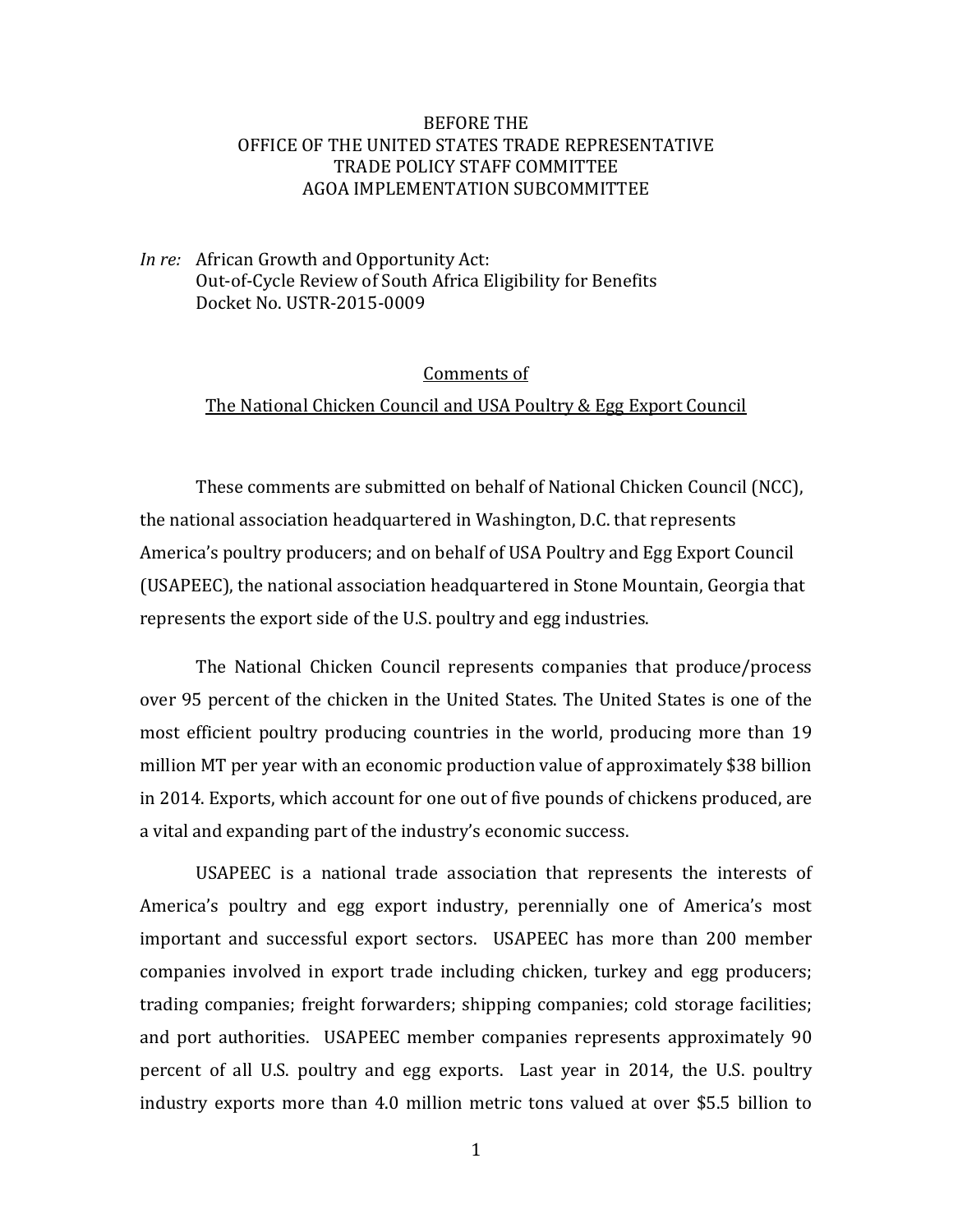more than 100 countries, making poultry and eggs some of the most important U.S. agricultural export products.

The companies that produce and trade U.S. poultry and eggs are some of America's most successful exporters, and are constant participants in international markets for meat and poultry products. Because international trade is so important to the U.S. poultry industry, NCC and USAPEEC members place great value and importance on the observance of the rule of law and on adherence to the provisions of international trade treaties, in particular to the multilateral agreements of the World Trade Organization (WTO). NCC and USAPEEC were staunch supporters of the efforts of the United States to launch and conclude the Uruguay Round negotiations in the late 1980's and early 1990's, and to improve and extend the rule of law in international trade. Both worked vigorously to achieve passage of the Uruguay Round Implementation Act and of the North American Free Trade Agreement (NAFTA) in 1994. Historically, NCC and USAPEEC have also been supporters of other U.S trade liberalization efforts, including plurilateral arrangements such as the Dominican Republic-Central America-United States Free Trade Agreement (CAFTA), and bilateral free trade agreements such as the U.S.-Panama, U.S.-Peru, U.S.-Korea and U.S.-Colombia FTAs.

The rule of law in international trade enhances, and in some cases ensures, fairness and predictability in international markets. Without the willingness of the world's governments to adhere to the rule of law, U.S. firms attempting to participate in world markets would be constantly frustrated by the vagaries of political decision-making. Prior to the conclusion of the Uruguay Round, U.S. exporters were too often excluded from markets because of arbitrary and protectionist measures imposed by other governments.

The United States has been the leading champion of the rule of law in international trade since 1946 when it initiated the international discussions that led to the formation of the General Agreement on Tariffs and Trade (GATT) a year later in 1947. For nearly 50 years, the United States was a leading participant in the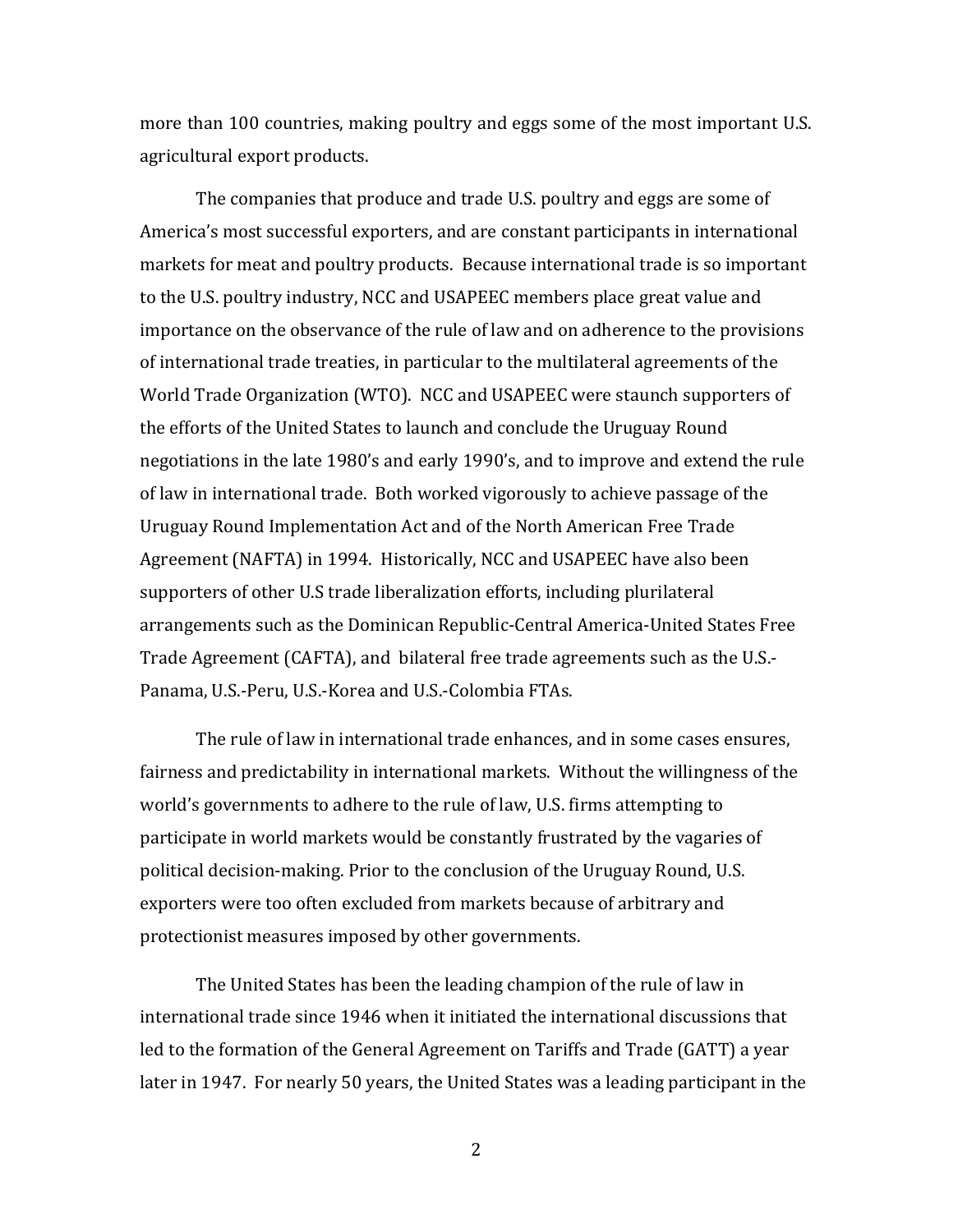GATT, and was the party most responsible for the launch of the GATT Uruguay Round in 1986, and the evolution of GATT into the WTO in 1994. Key U.S. interests in initiating the Uruguay Round included the development of a fairer and more predictable set of rules to govern trade in agricultural products and the application of sanitary and phytosanitary measures, the systems that assure both fairness in the rules of trade and safety in the food supply. While the United States has a keen interest in advancing the rule of law, its interests are particularly strong in the case of the WTO rules that apply to agriculture.

While international trade rules in the post-Uruguay Round world are certainly not perfect, they have been improved dramatically and are generally accepted and observed by the majority of WTO Member nations. Rules for enforcement of trade rules have also been strengthened through an improved system of dispute settlement, and can be very effective if our government is willing to use those enforcement mechanisms and to insist on adherence by our trading partners to the rule of law.

The U.S. poultry and egg industries have also encouraged efforts by the United States to improve the economic situation in the developing world, and in that context, supported extension of special duty preferences to the countries of Latin America under the Caribbean Basin Initiative; and to sub-Saharan Africa, including the Republic of South Africa, under the African Growth and Opportunity Act (AGOA) when it first passed Congress in 2000.

Ironically, in the same year that the U.S. Congress initially passed AGOA into law (with the active support of the U.S. poultry industry) and eliminated import duties on many goods entering the United States from the Republic of South Africa, South Africa initiated an antidumping action which resulted in shutting U.S. poultry out of its market. The Republic of South Africa initiated the case against U.S. poultry imports in 1999 as a protectionist measure in favor of its domestic poultry industry.

Under international law standards, the preferred method of determining whether a product is dumped is to compare the price of the product sold at export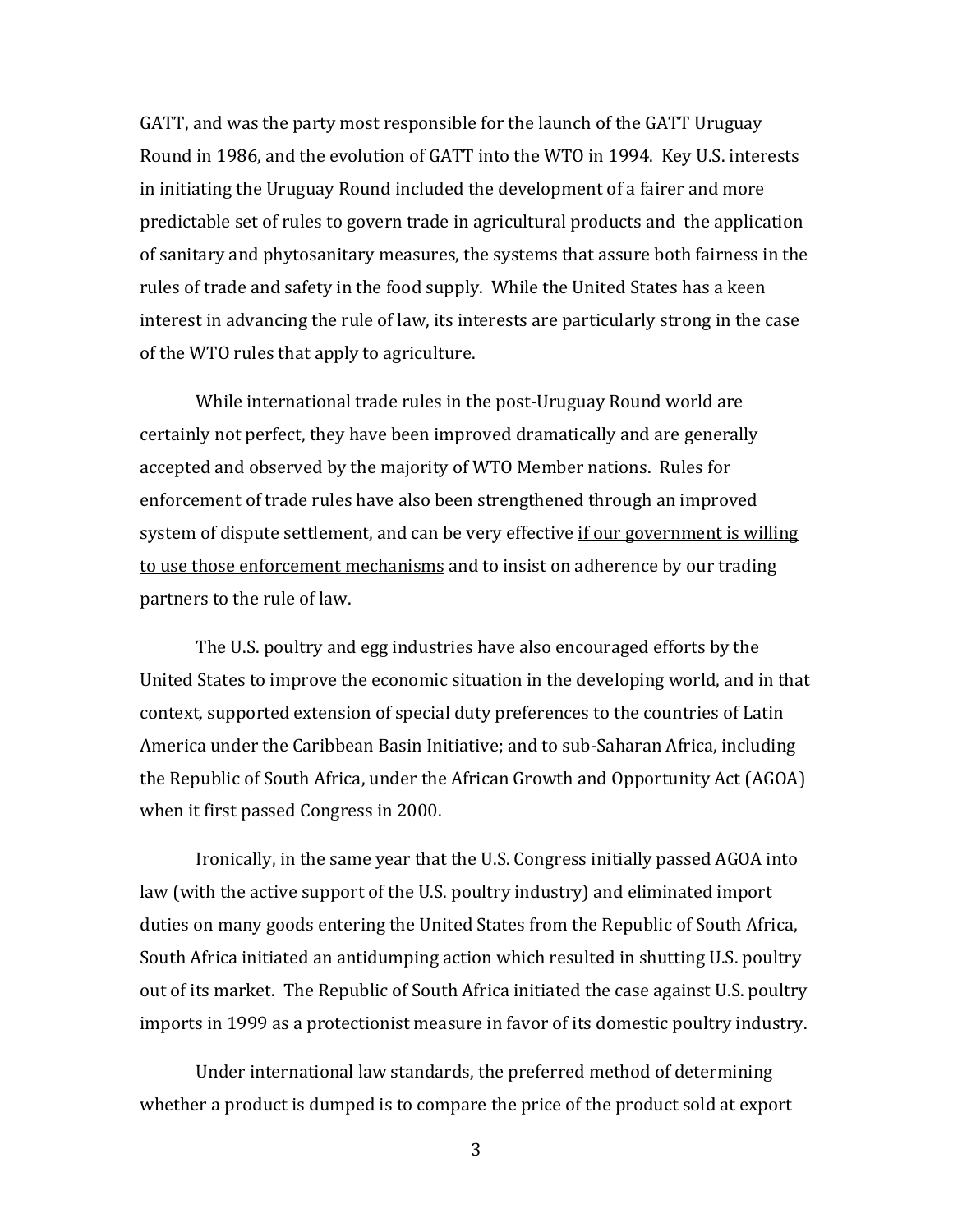with the price of comparable product sold in the home market of the exporter. Had South Africa applied that preferred methodology, there would have been no determination of dumping. U.S. poultry exporters do not sell their products at export for less than the U.S. price for the simple and economically rational reason that, if they can get the same or a higher price in the U.S. market, they will do so. Although several countries have attempted or threatened dumping cases against U.S. poultry imports, no country has ever brought or even considered an ordinary "home market price" case against U.S poultry.

Under certain circumstances, antidumping cases will be determined on the basis of cost of production analysis where there are insufficient home market sales (usually less than 5% of all production) of a product to warrant price-to-price comparison. But that is certainly not the case with respect to U.S. poultry meat. The vast majority of all U.S. poultry products, including millions of metric tons of chicken dark meat portions, our most common export product, are sold and consumed here in the United States.

South Africa's decision to pursue its antidumping investigation on a cost of production theory was totally unjustified because there were certainly more than sufficient home market sales of chicken leg quarters and other chicken products to make direct price comparison available. But, to make matters worse, South Africa departed from the ordinary method of evaluation in cost of production cases and concocted an economically bizarre theory known as "weighted cost of production." Under this theory, all parts of a meat animal are assumed to have the same value by weight, even if the market demand  $-$  and therefore market price  $-$  is radically different for different parts. If a weighted cost of production methodology were applied in the case of beef, for example, one would have to assume that filet mignon and hamburger were of equal value by weight; if it were applied to pork, one would have to assume that pork loin and pigs' ears had equal value by weight.

This is, of course, sheer nonsense. Not all parts of an animal have equal value by weight in the marketplace, and that is as true of poultry meat as it is of beef or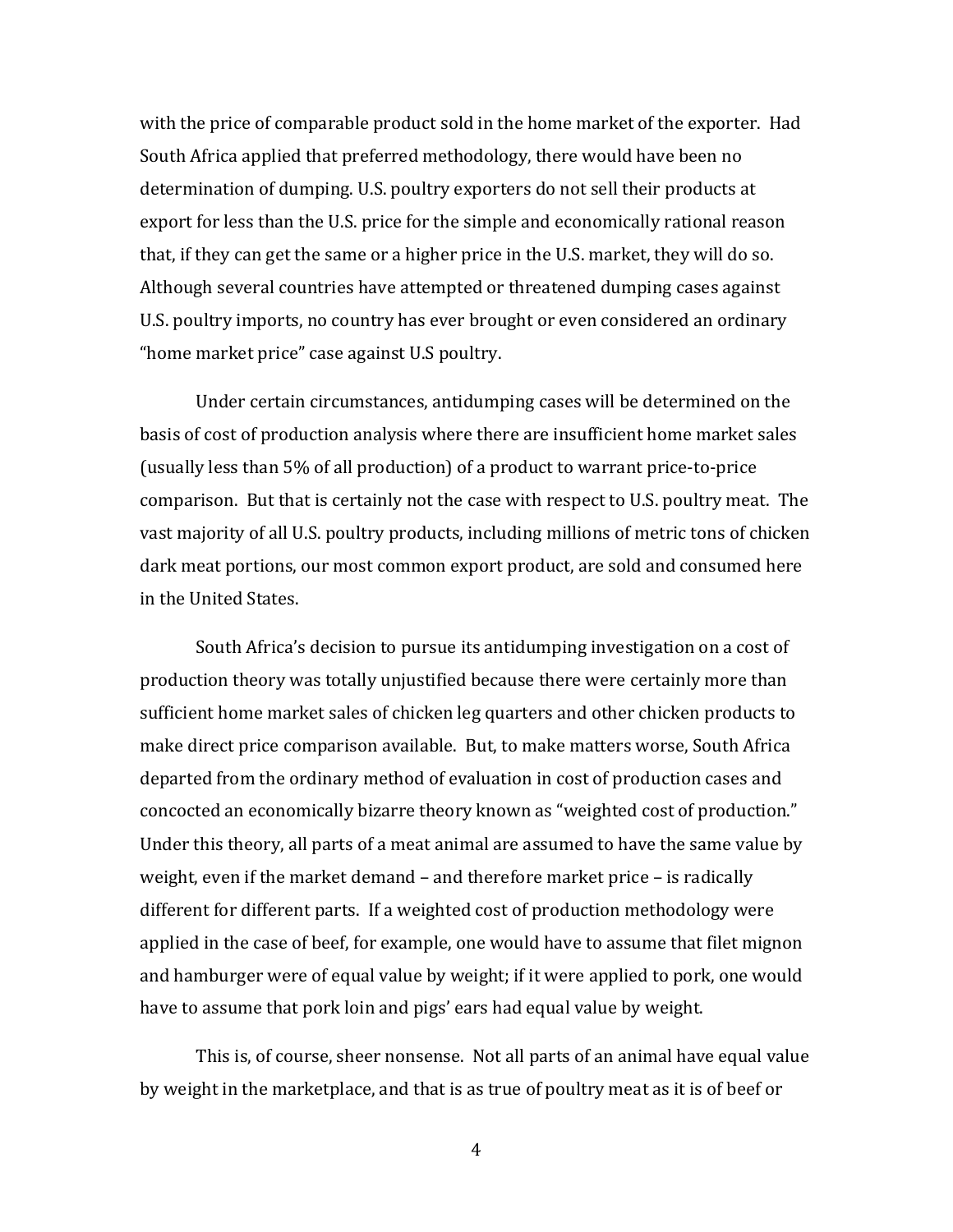pork. Consumers will always pay more for filet mignon than for hamburger; and more for pork loin than for pigs' ears. Anyone who has ever entered a food market or grocery store knows that all parts of an animal are not equal in value by weight. Historically, breast meat and chicken wings have been higher-valued products in the market than chicken leg meat; the South African weight cost of production approach totally ignores this reality. Under international norms, if cost of production methodologies are applied, differences in the values of parts of an animal are properly determined in accordance with the values normally associated with those parts on the books of a firm in the ordinary course of business; the South African government's approach also blatantly ignored this important international rule, even though South Africa's own accounting guidelines are the same as the U.S. and international rules, and require use of ordinary business accounting practices.

And it is not just the U.S. poultry industry that sees this case as total nonsense; it is a textbook example of absurdity. In 2005, N. Gregory Mankiew and Phillip L. Swagel published an article entitled "Antidumping: The Third Rail of Trade Policy" in the July/August edition of the prestigious journal *Foreign Affairs* and specifically cited the South African antidumping action against U.S. poultry for its legal and economic irrationality. Professor Mankiew taught Economics at Harvard University and was the chair of the President's Council of Economic Advisors (CEA) from 2003 to 2005; Mr. Swagel was the Chief of Staff of the CEA from 2002 to 2005. Neither gentleman has, or had, any connection to the U.S. poultry industry.

Prior to 2000, the U.S. industry enjoyed a modest but respectable export market to South Africa – a high of approximately  $62,000$  MT in 1997, and an average of approximately 48,000 MT in the most recent representative period, 1997-99. U.S. exports during that period represented only about 6.4% of market consumption of poultry during that period, but provided an important supplemental source of competitively priced protein for low-income families in South Africa as it began its reform and transition towards a more inclusive and representative democracy in the late  $1990$ 's. Because South Africa has been – and will continue to be  $-$  a net importer of poultry meat and protein, the imposition of antidumping duties meant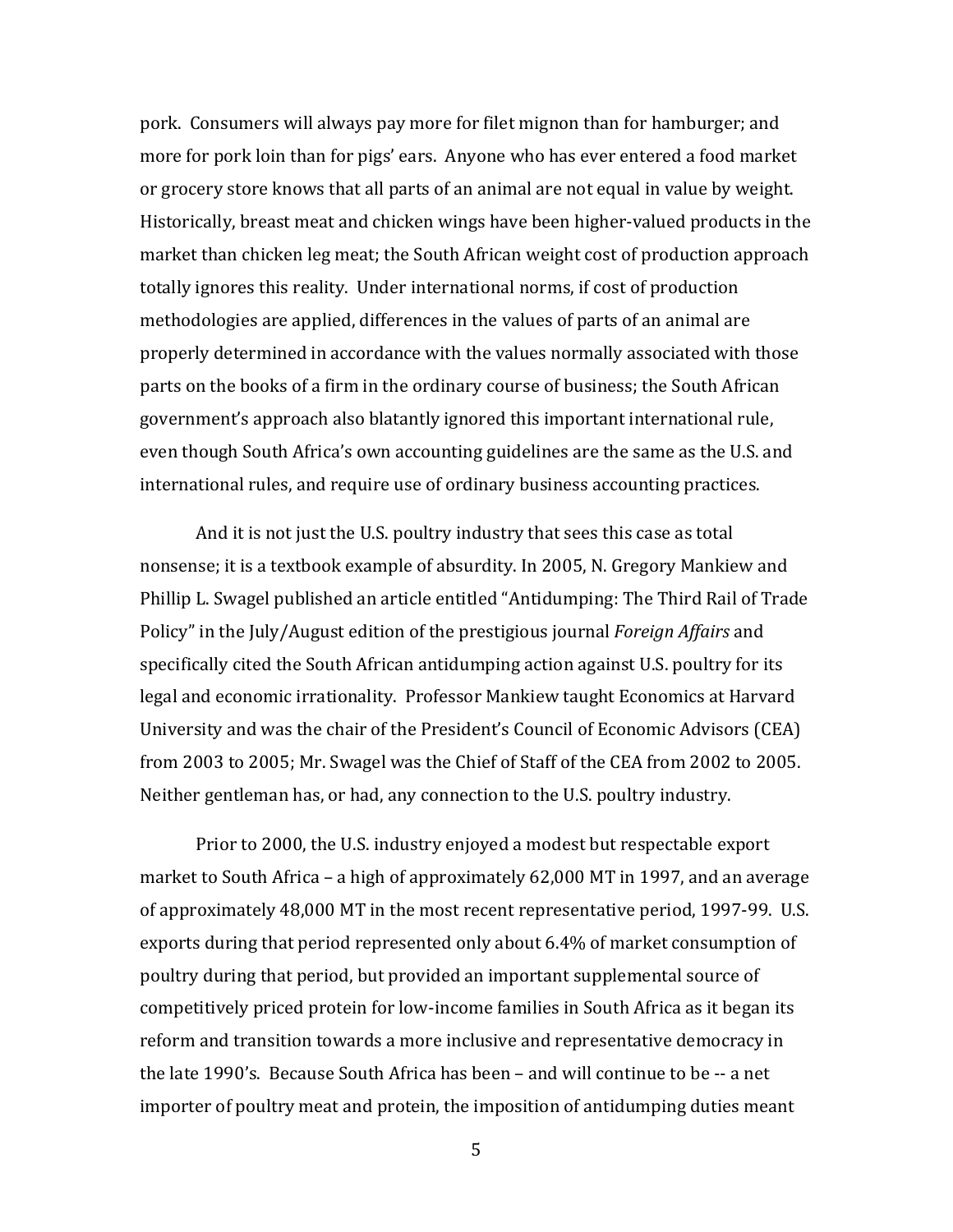that the prices that South African citizens have had to pay for domestic product has been consistently well above the world price. For the past 15 years, South Africa has continued to protect a politically favored few who control its domestic poultry industry, at the expense of its consumers and, in particular, of many of its poorest citizens for whom poultry is the least expensive source of protein.

Our experience since South Africa first imposed antidumping duties fifteen years ago has been a series of frustrations, both with the failure of the Government of South Africa to act fairly, responsibly and in accordance with its international obligations; and with the unwillingness of the U.S. government to pursue this case through available WTO dispute settlement procedures. Our industry initially assumed that, given the blatant irrationality and illegality of the South African antidumping case, the U.S. government would immediately mount a challenge at the WTO. Indeed when the Bush Administration first came into office in 2001, industry representatives met with the new U.S. Trade Representative concerning this South Africa circumstances, and Ambassador Zoellick assured us that the U.S. Government would act quickly to protect our rights under international law. But that did not happen. During the eight years of the Bush Administration, and despite constant requests from the industry that the case be pursued at the WTO, no action was ever taken. The industry received constant assurances that this issue was being raised at every trade meeting with South Africa, but the Bush Administration indicated that it preferred to "work out" a solution bilaterally and diplomatically with South Africa rather than to initiate dispute settlement before the WTO. The current Administrations has pursued a similar "diplomatic" approach, also to no avail. Apparently, the South African government has realized over time that the U.S. Government was not going to take action, and it simply did nothing.

Ironically, in 2007, South Africa's imposition of antidumping duties on U.S. poultry was determined by the South African Supreme Court to be illegal under South African law. WTO law contains a "sunset requirement" that antidumping duties be reviewed every five years or be removed, and this requirement became part of domestic South African law when the Republic of South Africa ratified the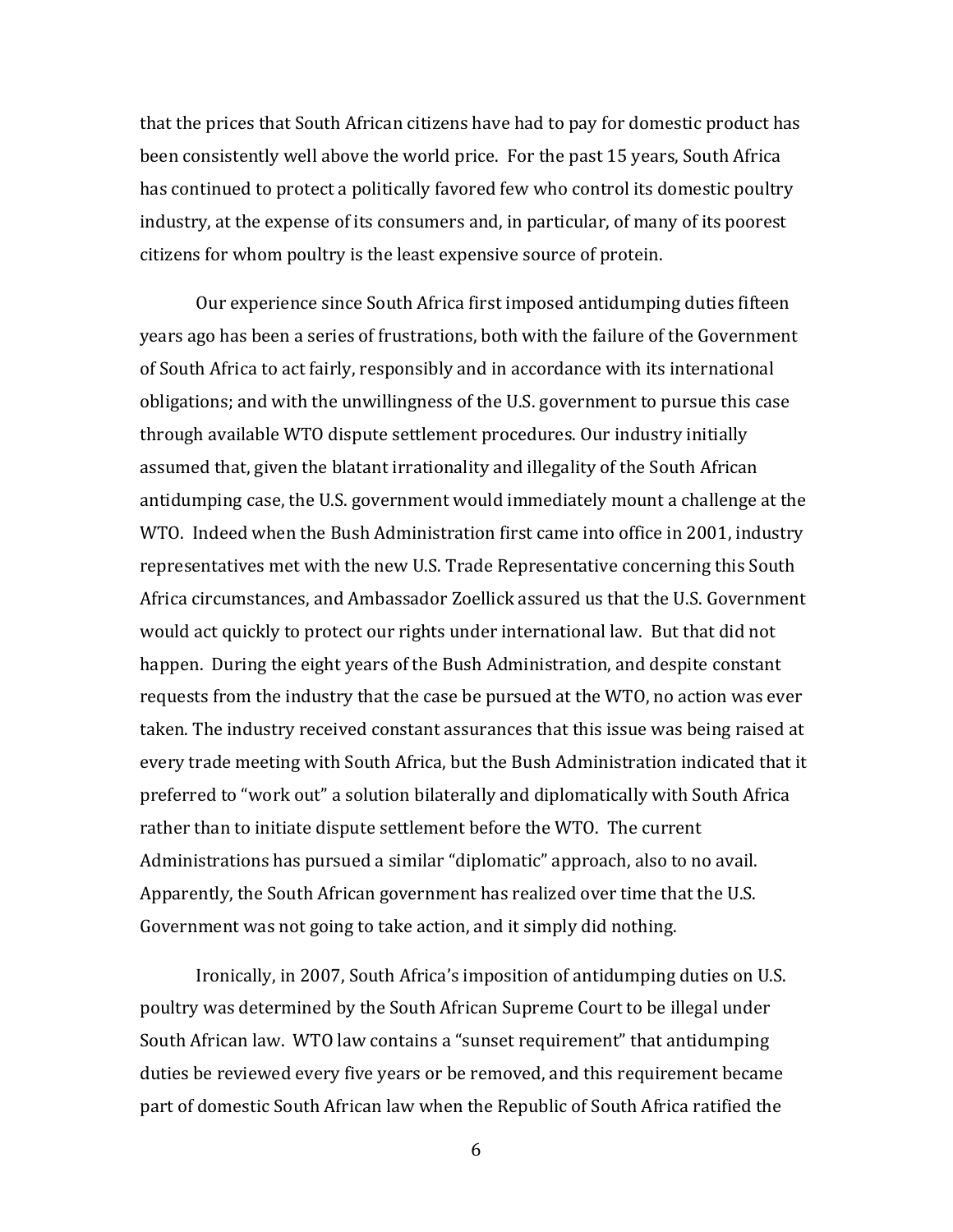Uruguay Round treaty. When South Africa failed to initiate the necessary sunset review within the allotted five years, the duties were challenged and were found illegal by the Republic of South Africa's high court.

While this should have cured the problem, it did not. The South African antidumping authorities simply declined to implement the Court's holding and continued to impose antidumping duties on U.S. products. The failure by South Africa to comply with its own sunset review rules should also have given the U.S. government a procedural basis – in addition to the substantive deficiencies – to challenge South Africa, but again, it did nothing. The U.S. poultry industry and its importer allies in South Africa spent large sums on legal fees to pursue the case through the South African court system, but were met with frustration at every point. Much later, after several years of tolerating the South African Administration's flaunting illegality, the South African courts reversed themselves and, in a classic home town call, suddenly decided that South Africa's government's disregard of its own antidumping rules was not illegal after all.

Another irony is that this Administration has used WTO dispute settlement to challenge the unfair imposition of antidumping duties on U.S poultry by the Republic of China in a nearly identical case. Prior to 2009, the United States was exporting approximately \$700 million of chicken products to China. But in 2009, after the U.S. imposed safeguard duties on Chinese tires, and Congress passed the so-called "DeLauro Amendment" that denied China the right to apply for FSIS approval of some of its products (the only country Congress singled out for this treatment), China retaliated and imposed dumping duties on our poultry products. Unfortunately, because of the size and success of our exports, our industry became the target for retaliation and a pawn in this trade dispute between China and the United States.

China pretended that U.S. poultry exports had been dumped so that it could impose retaliatory duties, but the case was politically motivated and had no economic underpinning. China could only make a finding of dumping by copying the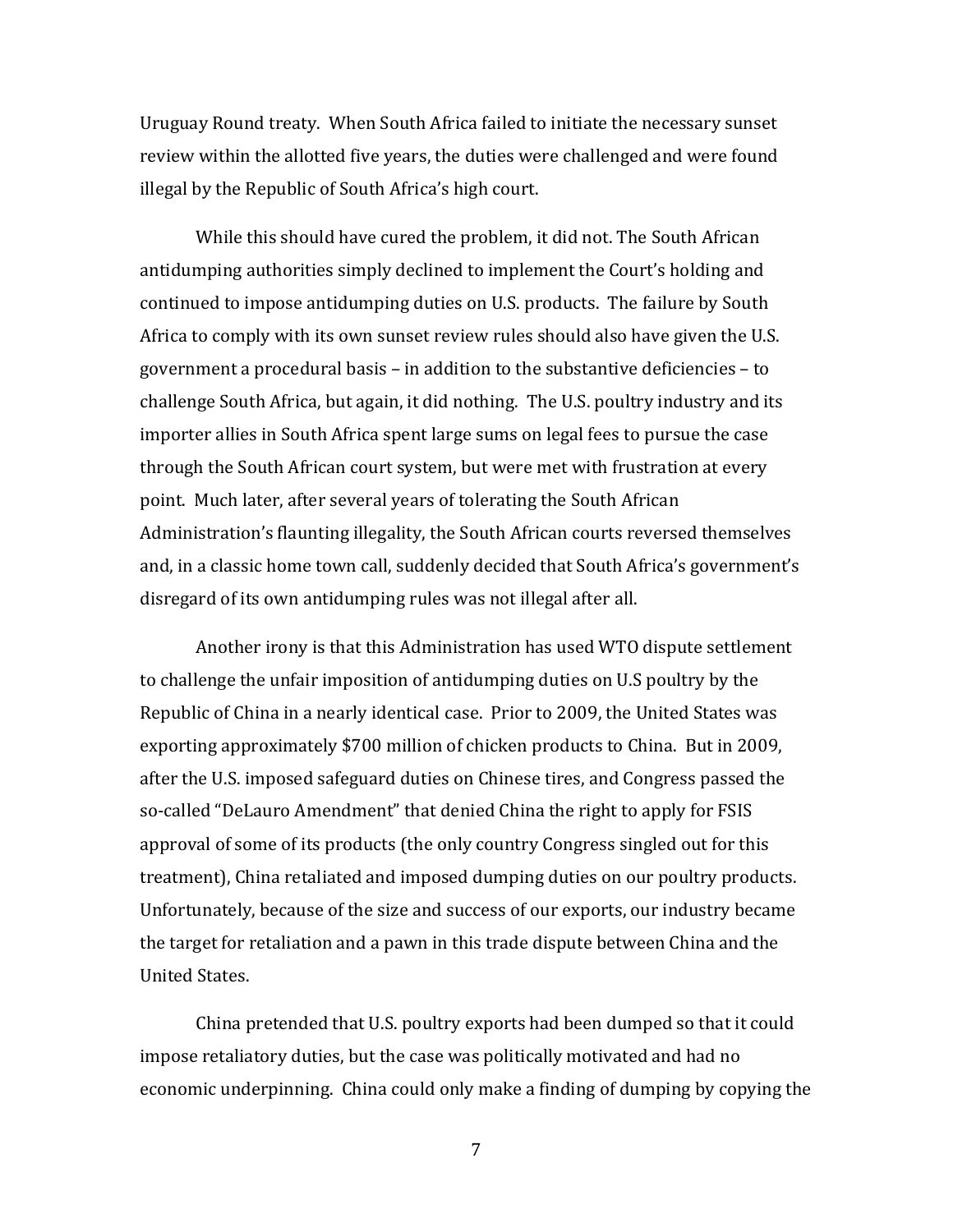convoluted and economically irrational "weighted cost of production" analysis that South Africa had used a decade earlier. Fortunately, and to its credit, the current Administration decided to use WTO dispute settlement to vindicate U.S rights in this case with China. The United States challenged China's determination as inconsistent with international trade rules, and the WTO ruled in our favor.

Unfortunately, we were never able to convince our government to take similar action in regards to South Africa. Because the U.S. poultry industry has been unable to obtain any meaningful relief over the past fifteen years, either through the South African legal system or through the WTO, it determined last year to take its case to Congress. As you know, last year Congress began its consideration of whether to renew AGOA preferences. We told our representatives that our industry believed that the United States should, where practical and sensible, aid the less developed countries of the world in improving their economies and in raising the standard of living for their citizens. However, we also believed that developing countries that receive aid or special preferences have their responsibilities. Chief among those responsibilities are the obligation to become good world citizens and to conduct themselves in accordance with the rule of law; and the obligation to treat all their citizens fairly and see that trade preferences benefit the greater good, not just the advantaged few. We argued that it made little sense for the United States to provide development benefits to a country that fails to pass those benefits along to its citizens. The purpose of development aid and duty benefits is, ultimately, to make life better for the citizens of that country. We provided Members of Congress with surveyed prices for frozen chicken leg quarters in South Africa that showed they were nearly three times higher than the U.S. price for comparable product. So while the United States had been extending AGOA benefits to South Africa to help in its development, South Africa had adopted protectionist trade policies than not only excluded U.S. products, but also resulted in unjustifiably high prices for its own citizens.

As you are aware, the unfairness of the South African dumping case stuck a chord with Members of Congress. South Africa's commitment to reopen its market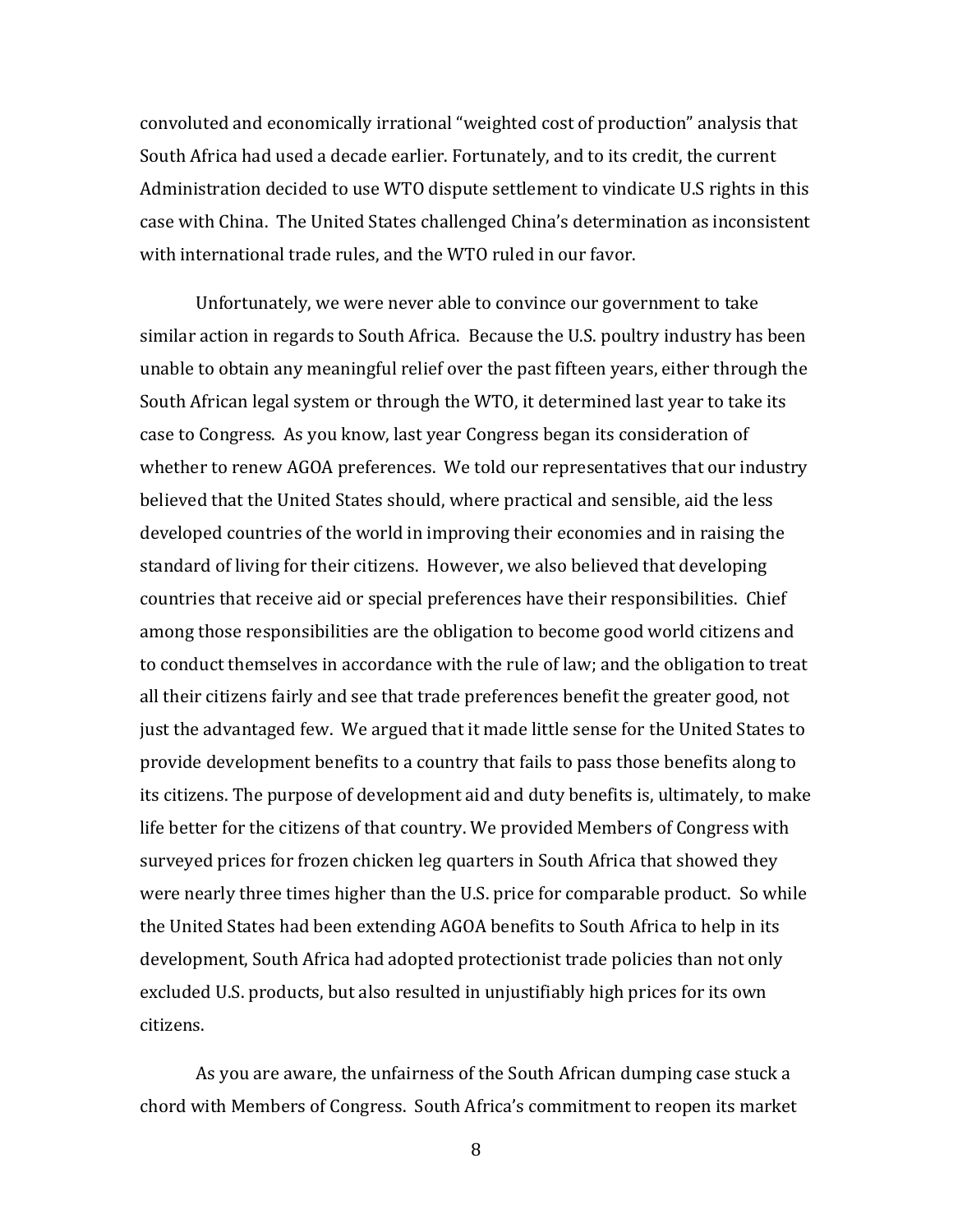to U.S. poultry imports has become the *sine qua non* of the AGOA renewal debate. Two Members of Congress in particular – Senator Johnny Isakson of Georgia and Senator Chris Coons of Delaware – took the forefront on this issue, and their efforts resulted in the so-called "Isakson Amendment" that requires this out-of-cycle review of South Africa. Congress has demanded that South Africa change its ways and treat U.S. products fairly, most especially U.S. poultry. Unless South Africa makes significant progress in this regard, the law now requires the President to take action to limit, or even deny, further preferences.

Our industry has attempted to work with the South African poultry industry and the South African government to find a way forward. We began with meetings last summer at the Embassy of South Africa here in Washington; and continued over the winter with meetings with the South African Minister of Trade and Industry, and with the President of the South African Poultry Association (SAPA). We have exchanged numerous letters and proposals with the South Africans. In May, our industry sent delegations to the International Egg Commission meeting in Lisbon, Portugal where we met on the margins again with SAPA; and then in early June, we participated in two days of meetings at the South African Embassy in Paris, France where the two poultry industries met in conjunction with representatives of the South African trade and agricultural ministries, as well as representatives of the U.S. Embassy to South Africa and the Office of the United States Trade Representative.

As has been publically announced by the South African Trade Minister, the Paris meetings resulted in an agreement in principle to settle this longstanding dispute. South Africa has agreed to open, and the U.S. industry has agreed to accept, an initial annual antidumping duty-free quota of  $65,000$  MT, with future growth in that quota calculated upon an agreed formula based on growth in production and consumption of poultry. This quota arrangement is without prejudice to the right of the South African industry to contend, in a future sunset review proceeding, that imports under that quota would cause material injury. We are now looking for South Africa to implement that agreement.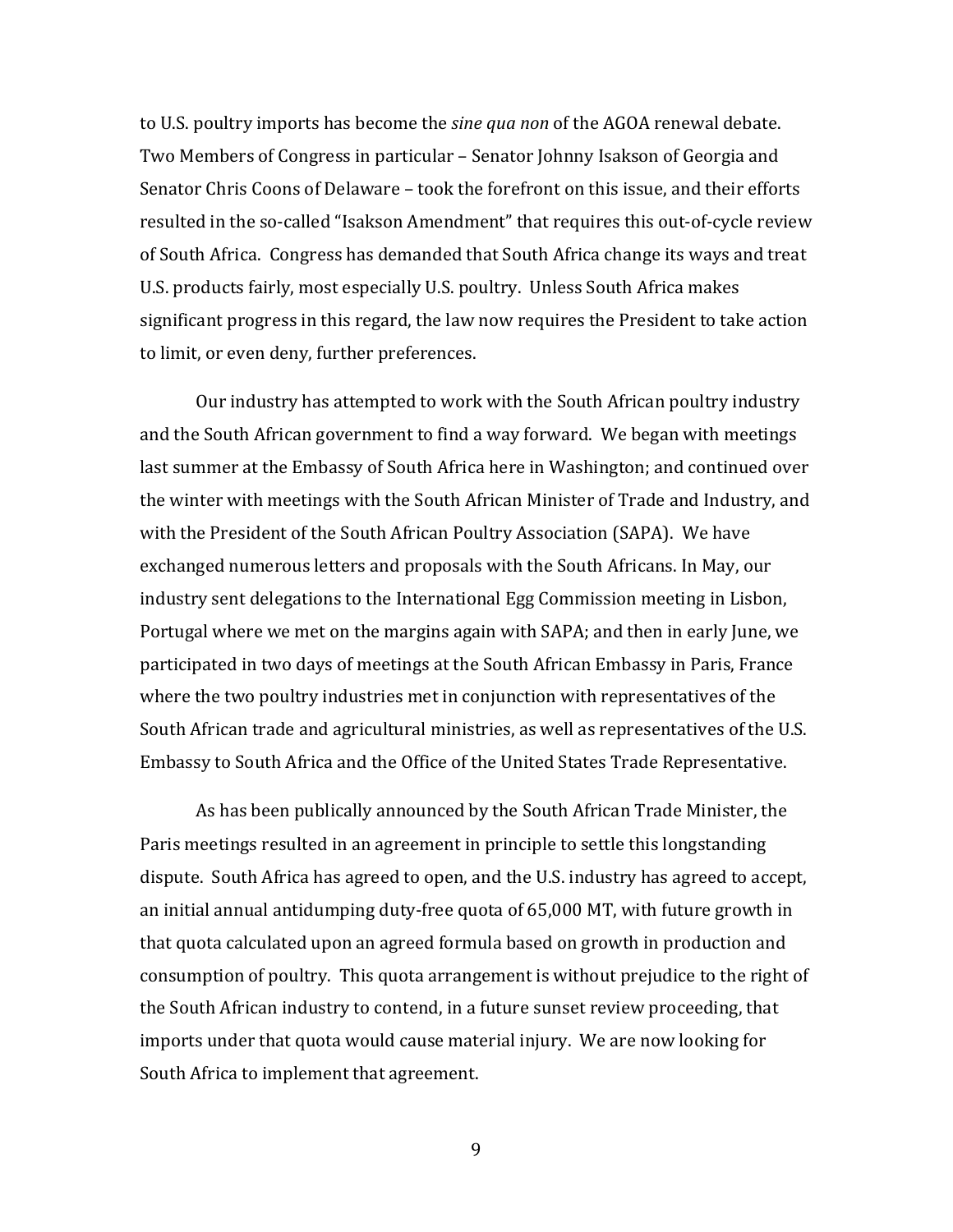We should note that this initial quota of  $65,000$  MT will represent a much smaller share of the South African market than the U.S. industry had achieved during the most recent representative period  $-$  only about 3.7% of recent domestic consumption, as opposed to the 6.4% share of consumption that our industry had achieved in the 1997-99 period before antidumping duties were imposed. However, our industry believed that we need to restart trade and was willing to accept this quota figure in order to move AGOA renewal forward.

At this point, fundamentally, three things must occur: first, the South African Poultry Association, as the original petitioner in the antidumping case, must make application to South Africa's International Trade Administration Commission (ITAC) for a "rebate facility" that would exempt the quota amount from antidumping duties. The U.S. industry will provide a letter indicating its agreement with the quota arrangement and its support for a rebate facility for that amount.

Second, South Africa's Department of Trade and Industry (DTI) in conjunction with South Africa's Ministry of Agriculture, Forestry and Fisheries (DAFF) must conduct a public process to develop guidelines and rules for administration of the quota. Our industry has already provided, initially at our meeting in Paris and subsequently through the U.S. Embassy in South Africa, some preliminary suggestions about the terms and conditions for a quota administration system that we feel would be fair and would result in full use of the quota. We remain prepared, as soon as the South African government initiates its process, to submit formal comments and to participate as fully as possible.

Third, South Africa must take the steps necessary to eliminate any sanitary measures that could potentially block imports. It would be unacceptable for our industry and government to have worked so long and hard to remove one barrier to trade, only to have it replaced by a different type of trade barrier. As you may be aware, one of the issues that the United States and many other countries have been dealing over the last several years is avian influenza. The U.S. has one of the strongest surveillance programs for avian influenza in the world. Surveillance is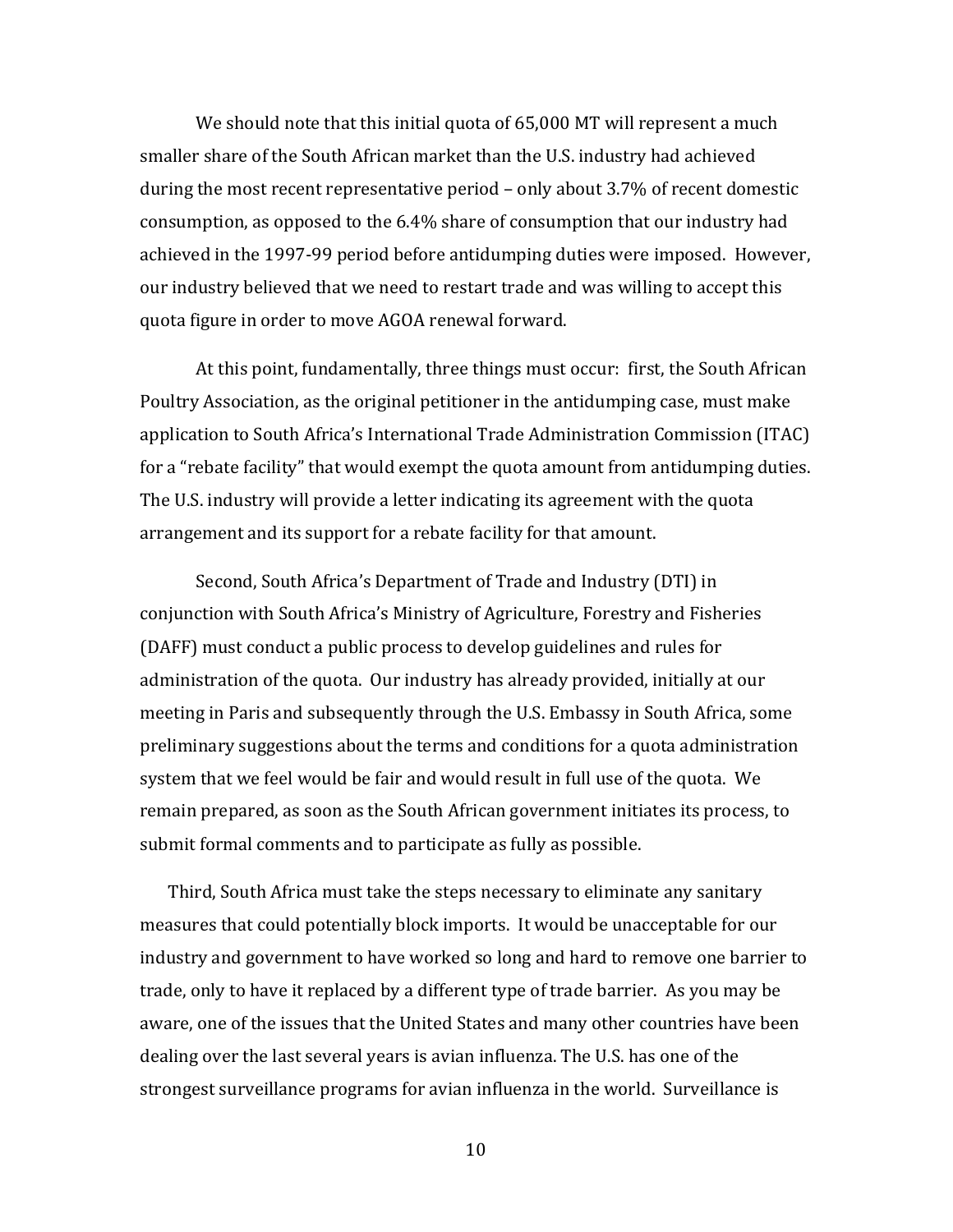ongoing in commercial poultry operations, live bird markets, and in migratory wild bird populations. This surveillance allows USDA's Animal and Plant Health Inspection Service (APHIS) to detect the incursions of highly pathogenic avian influenza (HPAI) quickly and respond appropriately. In that regard, APHIS has provided South Africa with updates regarding detections of HPAI along the Pacific flyway since mid-December. APHIS has also notified these detections to the World Organization for Animal Health (OIE) in accordance with OIE reporting criteria. APHIS, in cooperation with state and industry partners, has responded quickly and appropriately to each HPAI finding in poultry to prevent further spread and ensure the health and safety of U.S.-origin poultry and poultry products. APHIS has requested that South Africa regionalize the United States and reauthorize trade from areas of the U.S. that are not affected by HPAI. APHIS has also requested that South Africa evaluate the technical information provided and regionalize the United States for HPAI in accordance with OIE guidelines. This will allow trade of U.S.-origin poultry and poultry products from parts of the U.S. that have not been affected by HPAI to resume as soon as possible. We are awaiting decisions by the government of South Africa to approve a health certificate for poultry and to put into place a regionalization plan consistent with international guidelines.

We want to make two points very clear: (1) The Ball is in South Africa's Court. It is the South African poultry industry and the South African government that must take the actions necessary to implement the agreement that we achieved in Paris. The U.S. industry is prepare to support those efforts and to participate to make sure the terms and conditions of quota administration are fair and effective; but the onus of eliminating application of antidumping duties on the agreed  $65,000$  MT; of developing rules for allocating and administering the quota; and of approving a sanitary certificate and of establishing appropriate regionalization are on South Africa; and (2) There is no Success without Actual U.S. Imports. It is not enough to have reached an agreement in principle in Paris, or to initiate various legal processes in South Africa. In our view, South Africa will have only made the